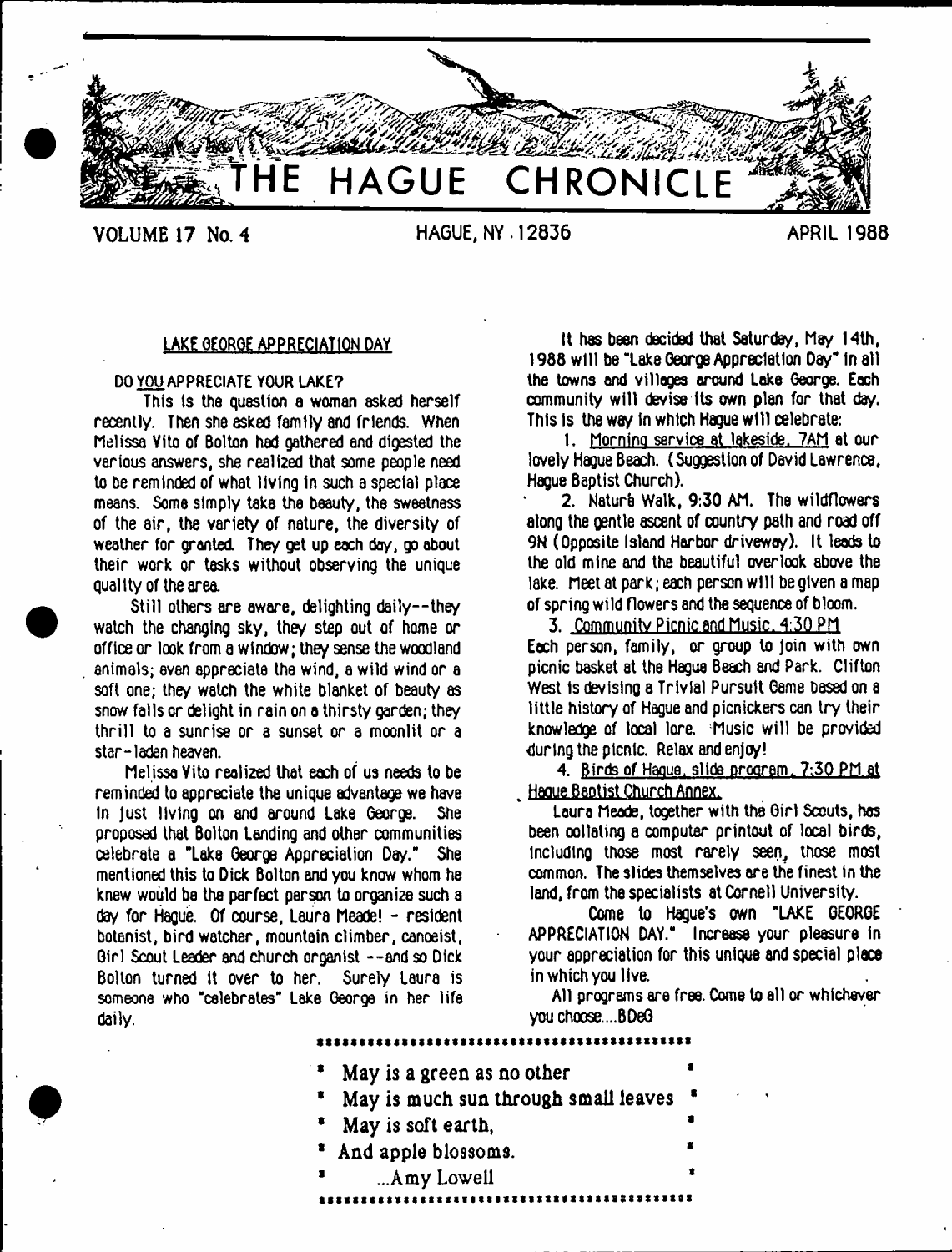# BALANCING WORK AND FAMILY LIFE A LITTLE BIT OF HISTORY

A six-part letter series beginning April 25, 1988. Fee: \$3.00 per person.

In the comfort of your home and at your convenience, learn tips to help you understand and deal with some of the concerns that employed parents and their children experience as they go about balancing work and family life in today's changing society. Each week you will receive a packet of information on one of the six topics listed below:

The Stress of Balancing Work *m l* Family

Time: A Precious Commodity

Changing Roles in a Changing World

Flexible Work Arrangements

 $\sim$  Financial Fitness

Child Care

Participants ere expected to complete a weekly "Talk-back" sheet and a post-evaluation form. If you have .any questions, comments,' or concerns, please call Ann Kokosa, Cornell Cooperative Extension in Warren County at 668-4881 or 623-3291. To register for the letter series, please call the above number for a registration form. Deadline for registration is April 25,1988.

# HAGUE HISTORICAL SOCIETY

On Wednesday, April 27, the Hague Historical Society will present a program with Willis Trombley, a resident of Ticonderoga. Mr. Trombley grew up on the northern reaches of Lake George at Baldwin Landing. His presentation "Historic Winters . on Lake George" will disclose scenes of iceboating, skating, ice harvesting and the arrival of skiers for the "Ticonderoga Ski Bowl" in the 1930's through the media of his film and descriptive recollections.

The social hour begins at 7:30 PM, with dessert and coffe, tea or cocoa. The meeting starts promptly at 8PM at the Hague Baptist Church Annex. The public is invited.

Dr. Peter Cook, together with his wife, Marjorie, will give the history of the Cook family, early settlers in Ticonderoga, at the May meeting.

# DON'T FORGET THE FIRE DEPARTMENT'S FOOD AND RUMMAGE SALE, APRIL 28. 29 and 30.

You may leave things at the Fire Dept. . April 25,26 8nd 27 between 9 AM and 12 Noon. If you have things to pick up please call Ida May 543-6029. Food items to sell would also be greatly appreciated.!

# HAGUE: 1ST LAND GRANT IN 1766

The Town of Hague known as Rochester until April 6, 1808, was formed from Bolton on February 28, 1807. Settlement in the area had been started in the latter part of the 18th Century. The earliest land grant was the Sabbath Day Point tract granted in 1766 to a Samuel Adams, who had erected a "house of entertainment for the convenience and accommodation of passengers at Sabbath Day point"

There are two historical markers in Hague. One, on the lake side of James Young's property at Sabbath Day Point, was erected by the State of New York during the Sesquicentennial of the American Revolution and reads as follows: "Through this place passed General Henry Knox in the winter of 1776-77 to deliver to General Washington at Cambridge the train of artillery from Fort Ticonderoga used to force the British out of Boston." The other is a Warren County Centennial Marker, located by the information booth at Hague Public Park.

#### Historic Sites

.Rogers' Slide, four miles north of Hague hamlet, on the west lake shore north of Rogers Rock State Park. It derives its name from the following folk tale. Robert Rogers, pursued by enemy Indians to the summit of this mountain (1757-8) threw his pack down the steep cliffs to the frozen lake below. Then, to confuse the enemy, he reversed his snowshoes and retraced his footsteps down a ravine to the lake where he continued toward Fort William Henry. When his pursuers reached the top of the cliff they looked down the precipice where he had apparently slid down to the lake end saw Rogers crossing the ice far below. So impressed were they with this feat, they stopped their pursuit.

Friends' Point ( later called Cook's Point) - Once an Indian encampment, it received its name during the French and Indian War. One dark night two scouting parties met here and each unaware of the other's identity, prepared for combat. They discovered in time that they were friends, not foes.

(Courtesy of The Glens Falls Post Star)

Are you interested in this bit of history? If so, we will continue when space allows.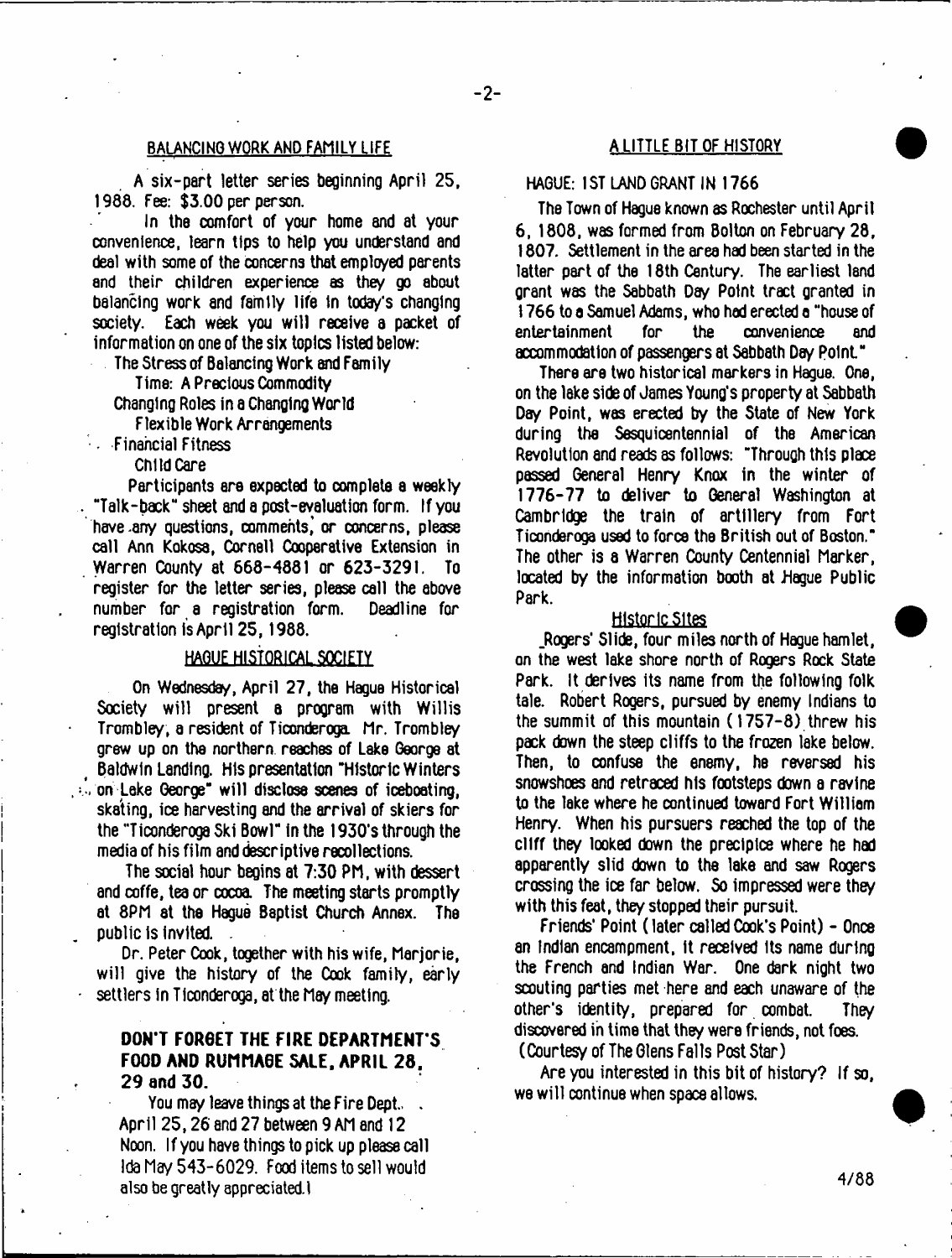#### TOWN BOARD-APRILS. 1988

In a request from the floor at the April 5 town board meeting, Ken Yaw, representing the Fish and Game Club, asked for a tax exemption for their building. They pay \$586.93 in taxes now and feel that they could use that money to improve the building, develop a DEC conservation camp, establish a deer feeding program, among other things. Dick Bolton w ill refger question of legality to town attorney.

Hague Chamber of Commerce requested the use of Town Park, Town Hall and former school parking facilities for the Arts and Crafts Fair to be held August 6 and 7,1988. Permission granted.

The new park ordinance is now in effect and very soon the park attendants will be at work collecting both our launch fees and the Lake George Park Commission use fee. Multi-use decals for residents have been ordered and may be obtained at the town hall soon.

A ppublic hearing is set for April 28 at 7PM by the Zoning Board of Appeals to consider a set-back variance sought by Mr. & Mrs. L. Fenimore for creation of a proposed trailer park at Mt. View Drive and Rt. 8.

Planning Board and Zoning Board of Appeals members should be interested in attending a presentation by the consulting firm making recommendations for the future zoning and planning of the Lake George area, to be held at 6:30 PM April 26 at the Town Hall in Lake George Village.

A special Town Board meeting w ill be held on April 21 at 6:30 PM to review insurance coverage.

Block grant funds are not available for town employees because of specific wording in grant document which prohibits their eligibility. Only recourse is to change grant wording.

Richard Bolton expects to attend a meeting with ENCON Commissioner T. Jorling on problems of solid waste some time in a May session in Albany.

The 1987 coiiform monitoring program results can be reviewed in the Town Hall. Hague's problems have been resolved.

Adirondack Board Sailing Club has been given permission for a regatta on June 4 and another on September 10.

A letter read by Supervisor Bolton from attorney representing Ball, Soliday and McWilliams of Silver Bay claiming an illegal marina to be operating at

Silver Bay was referred to the town attorney and zoning administrator.

Our School Tax Committee has been hard at work comparing Hague and Ti assessments and similar properties and will have a report for us soon.

Maryalice Hall inquired about a dog enumeration. Last count was several years ago.

If a town does noito receive three mamnor network TV stations, o new regulation requires a coble TV company to supply service to the area. So stated Art Steltz. Bolton said Information on the situation is avaiilable at the Town Hall,

There is a vacancy on the Board of Assessment Review. Applications may be gotten at the Town Hall for those interested in applying.

Two lifeguards have been hired for the 1988 beach season. They are Janice Johnson and Rudy Meola.

We now own our telephones and Westelcom Communications Inc. requested our consideration for the continued use of company for maintenance. Board took no action.

## HAGUE PLANNING BOARD - 4/7/88

A public hearing on the Santaniello application to convert an existing storage building that had formally been a three-unit motel into a one-bedroom rentable<br>apartment was held. No one spoke against the No one spoke against the proposal. The Santaniello application to convert an existing one-family residence Into a two-family residence on a neighboring lot was withdrawn.

At the regular meeting of the Planning Board the Santanlellos received unanimous approval to convert 'the storage building into a one-bedroom apartment with the condition that no further enlargement of the structure would be allowed.

The Board reviewed the Ambra 2-lot minor subdivision plans, as approved by the A.P.A. which would allow the creation of a lot conforming in size to the 2oning regulations with an existing residence on the west side of NYS Rt. 9N and a 50' lake shore lot for lake access only. A second lot, with 150' lake shore to be combined with a 75'x379' lot on the west side to create another lot also conforming to zoning regulations. One principal building would be allowed on this lot. A public hearing was scheduled for May 5,1988 at 7PM on this subdivision.

The sketch plan for a subdivision of property owned by Jacques Thiebault, on the south side of NYS Rt. 8 was deemed a minor subdivision. A public hearing was scheduled for May 5.( Cont. on page 4)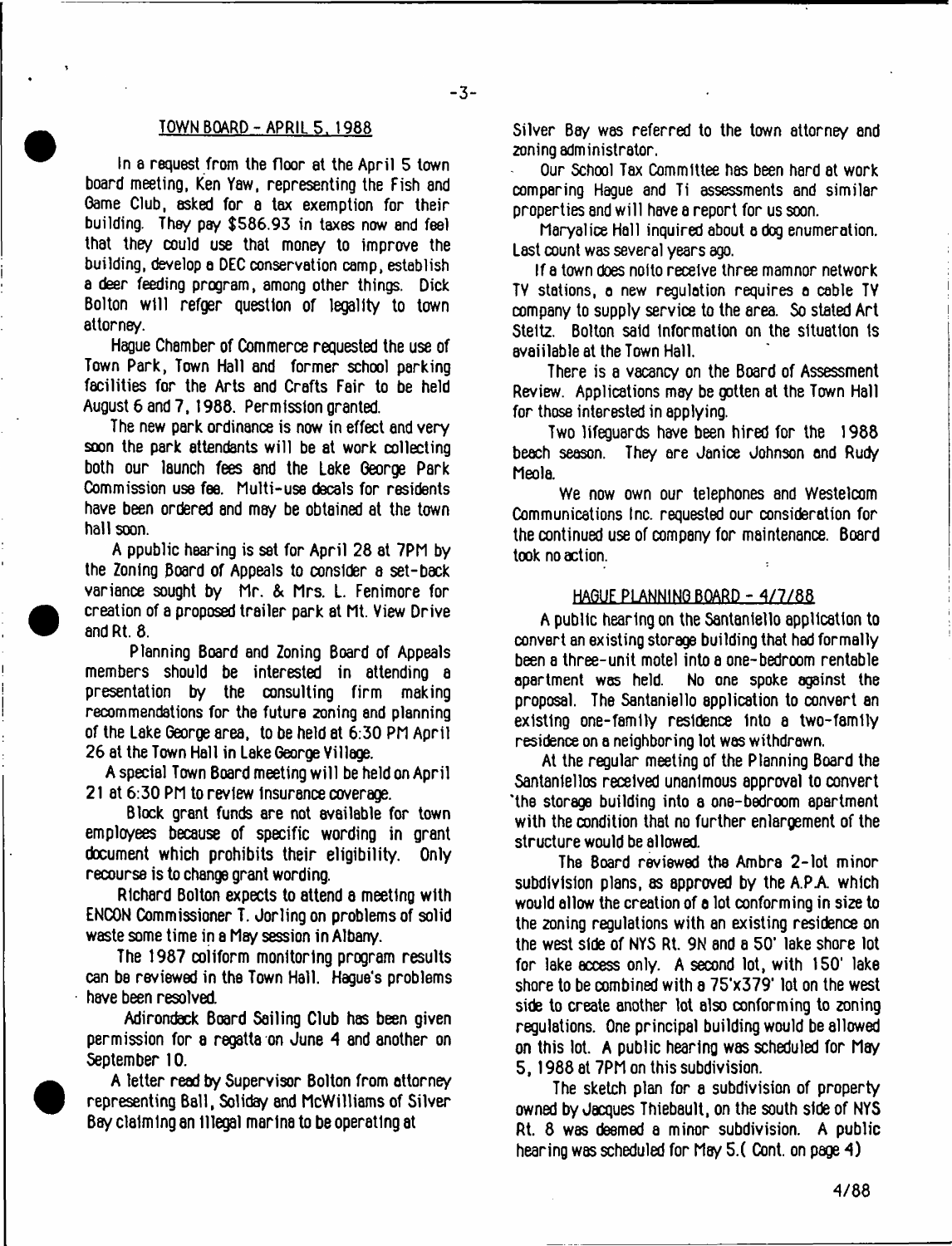$-4-$ 

## HAGUE PLANNING BOARD (Cont. from page 3)

The Board unanimously recommended that the Fenimore's application for a variance from the 175' set-back requirements from paved highways for travel trailer parks to a 100\* set-back be denied because of safety considerations caused by heavy commercial traffic on Rt. 8 and the residential nature of Mt. View Rd. The property is located between Mt. View Road and NYS Rt. 8 and contains 10.47 acres. 2. one-family residences are presently on the property which is zoned OC-1 and requires a minimum lot size of 2.9 acres per principal building.

## ZONING BOARD OF APPEALS - March 31. 1988

Commercial status for the former motel owned by the Santaniellos was unanimously approved by the ZBA at its March 31 meeting. It now returns to the Planning Board for a public hearing on April 6.

A letter was read by Chairman Brunet from Barbara Rottier, attorney for APA congratulating the board for their handling of procedures for the three variances for the Paul Ambra properties.

A decision was made that property joined only at a point (not large enough for water or sewer lines, or construct path or road) could NOT be legally adjacent.

A public hearing will be held on April 28, 1988 for V5-88, Mr. & Mrs. L. Fenimore.

#### NOTICE TO VOTERS OF THE TOWN OF HAGUE

The voting machine for the Town of Hague will be open to the voters for the purpose of inspection and instruction of the use of the machine on April 13,14 and 15 from 1:00 PM to 3:00 PM for the Primary Election of April 19.

Only DEMOCRATS w ill be voting in the primaries on April 19 due to the fact that only one name appears on the ballot for the Republican Party  $-$  that of George Bush.

#### HAGUE HAS A SCHOOL BOARD CANDIDATE

DAYID DeFRANCO of Hague will be running for the open seat in the School Board election which w ill be held on June 15. Let's all get out and support him. More about the other candidates next month. There is still time to get a petition in. You have until May 16.

### HAGUE VOLUNTEER FIRE DEPARTMENT

• There was only one fire call in March.

On April 19 there will be a slide presentation on fighting forest fires, at the Fish and Game Club - 7:30 PM.

Anyone interested in going to Fire Police School, please contact Jim McGuire - 543-6191.

The annual fire department spring lawn sale will be April 28, 29 and 30. If you have anything to donate, please contact Ida May, 543-6029.

#### Liquefied Petroleum Gas

(LPG) when used to (Ire a home barbecue, Is contained under pressure in a steel cylinder. The contents of an LPG cylinder, vaporized and in a confined area, has the explosive force of several sticks of dynamite. Therefore, the wise user of LPG will be aware of the dangers involved and the precautions that must be taken to avoid accidents.

No LPG burner should ever be ignited until the following steps are taken:

. Read the manufacturer's instructions and be sure you thoroughly understand them.

DO NOT transport LPG cylinders in the trunk of a passenger vehicle. A filled cylinder should always be transported in an upright position on the floor of a vehicle with all windows open. Remove the cylinder from the vehicle as soon as possible.



. Never leave a cylinder In a parked vehicle.

Use the proper size wrench to make sure that all connections are tight. Remember: fittings on flammable gas cylinders have left-hand threads, requiring efforL in a counterclockwise direction to tighten. To make sure that connections are tight, apply a soapy solution to detect •leaks. If any bubbles are produced the connections must be tightened further.

. Make sure that grease Is not allowed to drip on the hose or cylinders.

. Never let children use a gas-fired barbecue.

. Never use a gas-fired barbecue inside any structure.

. Never store any LPG cylinder - attached to the barbecue or spares - Inside any part of a structure, including porches and balconies.

. Store cylinders including those attached to barbecues, OUTDOORS In a shaded, coot area out of direct sunlight.

#### Charcoal

Although charcoal may sound less dangerous than LP gas, it is just as necessary to take precautions in using charcoal burners.

Never use charcoal barbecues in an enclosed space. Combustion of charcoal emits carbon monoxide gas, which - even in small quantities - can cause injury or death .(Cont, on page 5)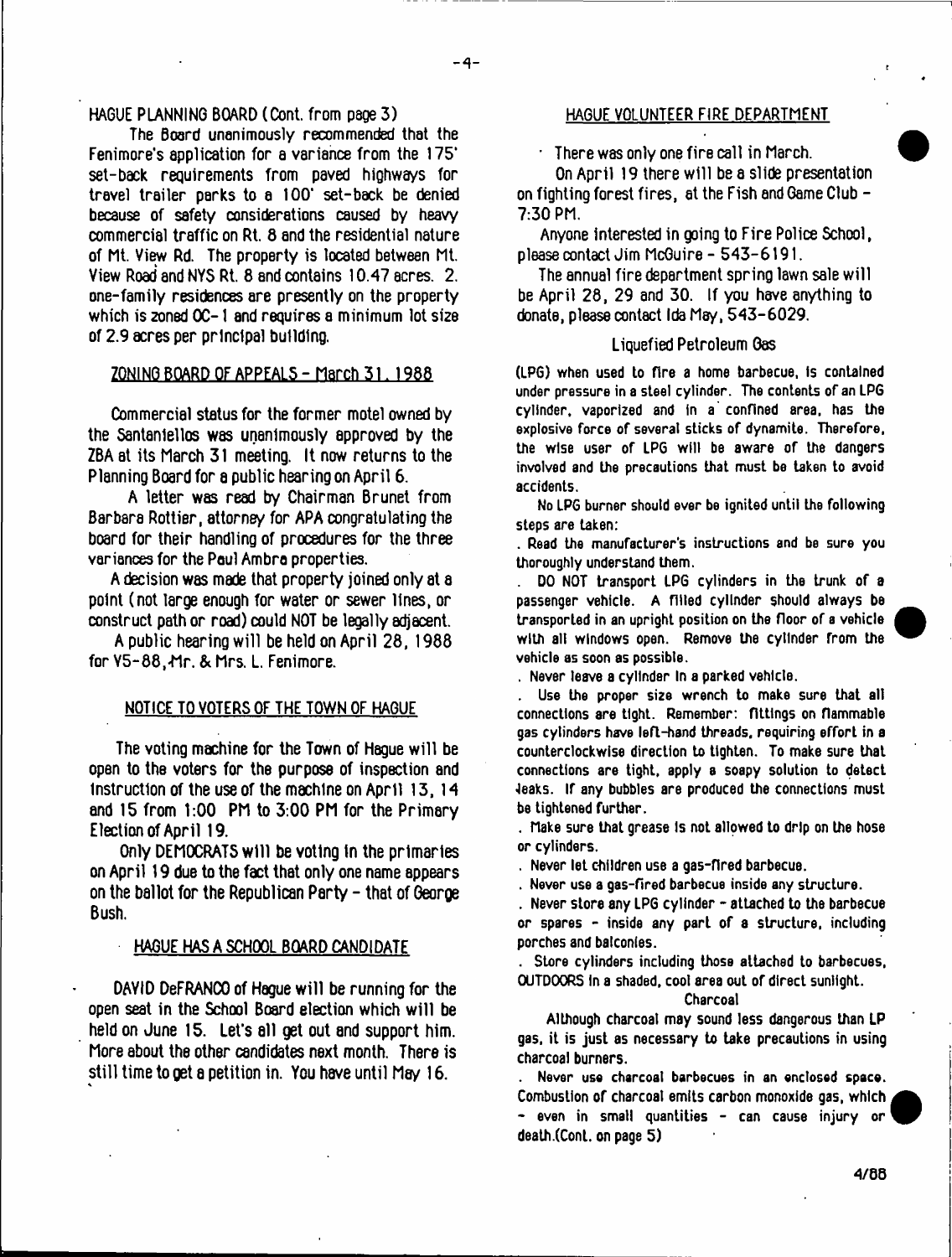#### (Fire Dept. Cont. from page *A)*

. Once a fire is started, never add starter fluid. Fire may follow the stream of fluid back to the container, causing an explosion and scattering flaming liquid.

Use a great caution in disposing of the ashes. Ashes may contain live coals which can start a fire if not disposed of properly. The safest method is to wet ashes thoroughly with water before emptying the barbecue.

Follow these precautions and enjoy outdoor eating in health, happiness and good weather. DON'T 8E TEMPTED BY A RAINY DAY TO USE OUTDOOR COOKING EQUIPMENT INSIDE - NOT EVEN IN A GARAGE OR ON A PORCH OR BALCONY.

### HAGUE SENIOR CITIZENS

The Hague Senior Citizens Association will hold its regular monthly meeting on Tuesday, April 26. We are planning to have lunch at the Bolton Landing Meal Site, and will car pool from the Hague Baptist Church parking lot at 11:30 AM. Following our return to Hague we will have a business meeting at the Hague Town Hall, and Laura Meade will present a slide program on local birds. Please call Diane or Bertha at 543-6161 to offer to drive to Bolton Landing, or to sign up for rides. We are planning a car-pooling trip to the Hyde and Chapman Museums on May 11. The visit to the museums will follow lunch at the Gueensbury'Hotel. Those wishing to go must sign up with Diane or Bertha (543-6161) prior to May 1. The museums request at least 2 weeks notice for group tours. Cost of each museum is \$1 per senior citizen. Please let Bertha or Diane know if you are willing to drive or if you need a ride.

Other trips in the coming year w ill be bus trips to Cooperstown and Blue Mountain Lake, probably In September and October. And if anyone is interested in a Day at the Races at Saratoga in August, please let Georgina Lindquist (543-6095) or Ethel Andrus (543-6098) know. Suggestions end ideas for other trips are welcomed and considered.

#### COMMUNITY ACTION WEATHERIZATION PROGRAM

Warren-Hamilton Counties Weatherizatton Assistance Program will be accepting applications in the town of Hague at the town hall from II AM through 2PM on April 28,1988.

Anyone applying will need: 1. verification of income for one month for all family members. 2. a Niagara Mohawk Power bill. 3. a fuel bill if applicable. 4. proof of ownership of the residence - (a tax receipt, bill of sale or deed). 5. social security numbers for head of household. 6. dates of birth of all family members.

YOU NEED NOT OWN YOUR HOME TO APPLY, **aUhouoh nermission from landlord is necessary.**

## WILLY C'S MARCH/APRIL WEATHER NOTES

'Tis been an easy winter and spring regarding temperatures and snowfall. Heating degree days, so far this season, have been 6% below normal and 3 1*12%* below lost year, so this has been a big help to our energy consumption this winter.

Snowfall in March was just under 4". Our coldest day lakeside was March 21 with a + 1*Q* reading, while our Mt. Top low reading was the  $-7<sup>2</sup>$  reading on the 2nd reported last issue. The top wind gust for windy March?? was 36 MPH. We've done much better than that in other months. By month's end the temperatures had soared into the 60's with a high of 622 on the 30th. Riding in with these warm temperatures we saw the reappearance of many of our summer feathered friends, a true harbinger of what is yet to come. Daylight hours increased by a whopping 1 hour and 44 minutes in March.

April continued the milder trend set at the end of March. Thus the snow pack in the woods surrounding the lake has melted away with no flooding at all. As a matter of fact with practically every'major storm since last Oct passing off to our south and the snow now gone, the lake level is relatively low for this time of the year. The last ice in the north basin disappeared the night of April 8 when a NNE wind broke up the remaining major mass. It is reported that the southern basin is also clear. You'll be delighted to know that at 11:00 AM on April 9 the water temperature was  $36<sup>o</sup>$ , the air temperature 44<sup>o</sup>. Everybody into the pool. Spring is really on the way.

#### SURPLUS FOOD DISTRIBUTION

The date for the next distribution of surplus food in Hague Is May 10 In the Town Hall from 11:30 AM to 3PM.

#### MARY C.BESTE SCHOLARSHIP

The Hague Winter Carnival has taken over the . responsibility for the Mary C. Beste Scholarship fund. Scholarships are awarded each year to Hague graduates from the Ticonderoga High School who plan on furthering their education. The awards are made at graduation but not paid until the completion of the first semester of college study. There is now \$ 1,000 in the fund. A chicken barbecue is being planned for July 30 at THE\*HORSES (Rt. 9N). All money raised from this event will go to the fund.

Contributions are elwsys greatfully accepted. Contact Nancy Trombley, Hague (543-6093).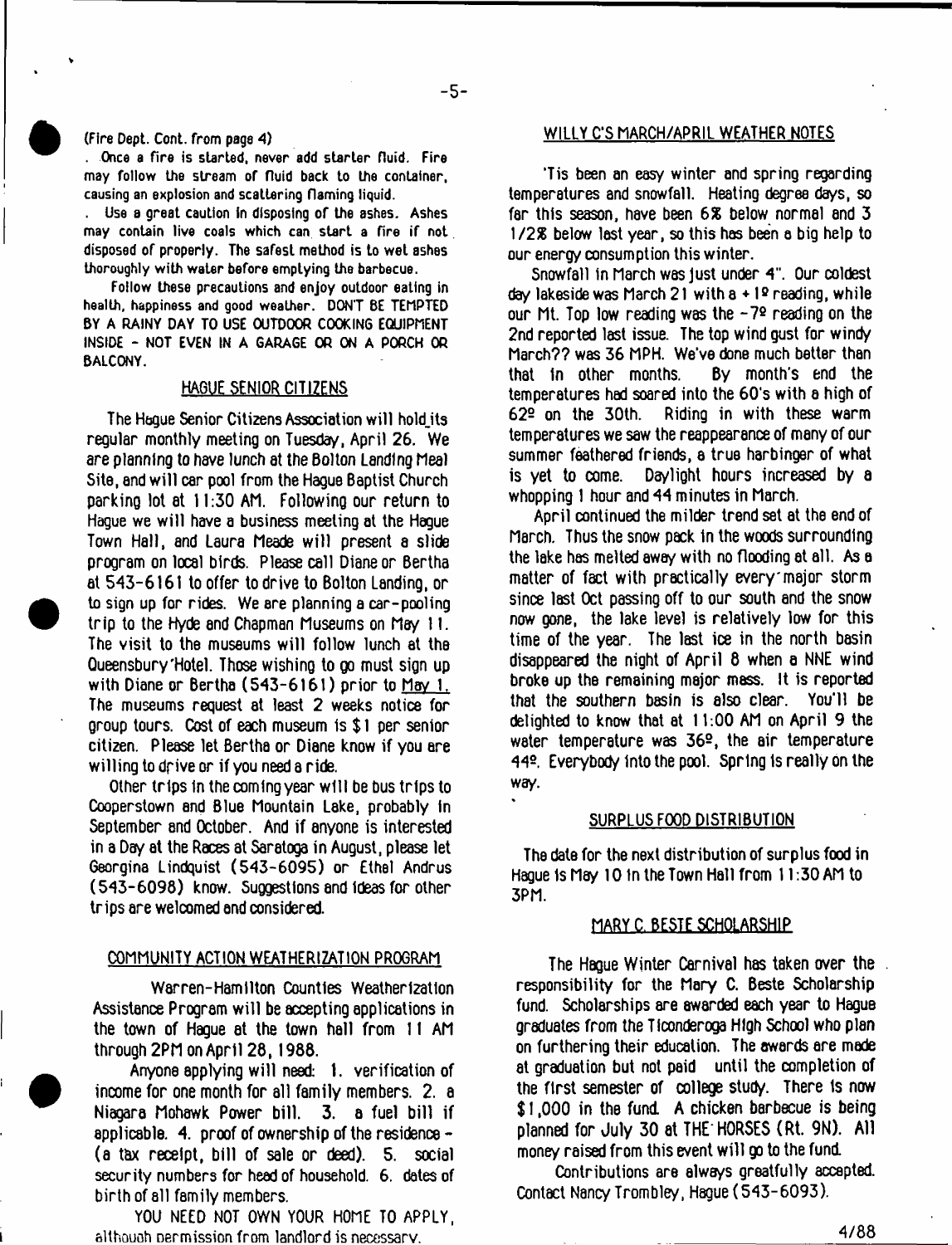## DAVID C. LAWRENCE INSTALLED AS PASTOR

At a very moving worship service held at 4PM on April 10, David C. Lawrence, son of Mr. & Mrs. Albert Lawrence, Hague, was installed as pastor of the Hague Baptist Church by former pastor Rev. Barton Van Vliet.

Participating in the service were three area Baptist pastors. The Rev. H. Barton Van Vliet delievered the sermon and installed Mr. Lawrence as pastor of The Hague Baptist Church. Mr. Lawrence's entire family was present for the service, including his parents, two sisters, wife and daughter.

following the service a light supper was served in the Annex by the Baptist ladies for all those attending.

Haque is indeed fortunate to have David Lawrence join the pastors of The Hague Wesleyan Church and the Church of the Blessed Sacrament as spiritual leaders in our community.

#### **ELOWER SHOW TO BE HELD AT SILVER BAY**

On May 2 The Carillon Garden Club w ill host the annual spring meeting of the Federated Garden Clubs' District IV at the Silver Bay Association.

This year for the first time, a flower show w ill be held by the district members. Design and horticulture entries will be exhibited by Garden Club members from Lake Plocid, Lake George, Schuylerville, Saratoga, Ballston Spa, Elizabethtown/Westport, Keene Valley, and our own Carillon Garden Club.

There will be one design class open for participation from the public. You don't have to be an expert to enter!. This class is "The Weavers" which must be a miniature arrangement of fresh and/or dry plant materiel, not exceeding five inches in any direction. Entries must be pre-registered with Mrs. Mercedes Rogozenski, Old Furnace Road, Crown Point<br>12929. – Telephone for more information Telephone for more information -597-3820.

The flower show will have a Junior Division open to all area young people. Advance entry is not required. A 3x5 card of explanation may accompany the exhibit. One of the sections is horticulture, which includes container grown plants, dish gardens and seedlings. The other section is design which must be an arrangement in a child's shoe. Call Lena luliana for information 585-6399.

This will be a rare opportunity to see design arrangements of the most outstanding quality and beauty, horticulture, Including bulDs, houseplants, etc., mobiles and much much more. A great deal of preparation has gopne into this show end it is hoped that the people of this area will take advantage of seeing it.

The show will be open to the public, free of charoe, from 1PM to 3PM in the lobby (main building) of the Silver Bay Association.

#### CHURCH WOMEN UNITED

Church Women United,will meet at Hague Wesleyan Church on Friday, May 6 at 10 AM. Faith Hart, from Schroon Lake, will be the speaker. "Women in Captivity" is the theme. The program was written by women in prison.

The local Church.Women United organized and continues to help sponsor the Ticonderoga Meal Site and the Ticonderoga Literacy Volunteer program. They recently gave \$400 to Moses Ludington Hospital Substance Abuse Prevention Program.

Men and women are invited. A coffee hour follows the program....

Connie Olenn and Denise Waters, Co-Chairpersons

# HAGUE AMERICAN LEGION

At the April meeting of Hague Post 1538, American Legion, the following officers were elected for the ensuing year: Commander, Kenneth Gibbs; 1st Vice Commander, Fred Sharpe; 2nd Vice Commander, .Thomas Stul); Service Officer, Evert Lindquist; Finance Officer, Ray Laundree; Chaplain, Kenneth McLaughlin; Sgt. at Arms, Richard Feibusch.

The next meeting of Hague Post will be held on Wednesday May 4, at which time plans will be finalized for the Memorial Day ceremonies which will be held on Monday, May 30. American flags are again being sold by the post and may be ordered from Ray Laundree or Bernie Clifton. All si2es are available.

#### MIODLEBURY CHAMBER ORCHESTRA TO PERFORM

The Middlebury Chamber Orchestra under the direction of Greg Vitercik w ill perform at the First United Methodist Church in Ticonderoga on Sunday, April 17 at 4 PM. There will be no admission and the public Is invited to attend.

The concert is being sponsored by The Ticonderoga Festival Guild.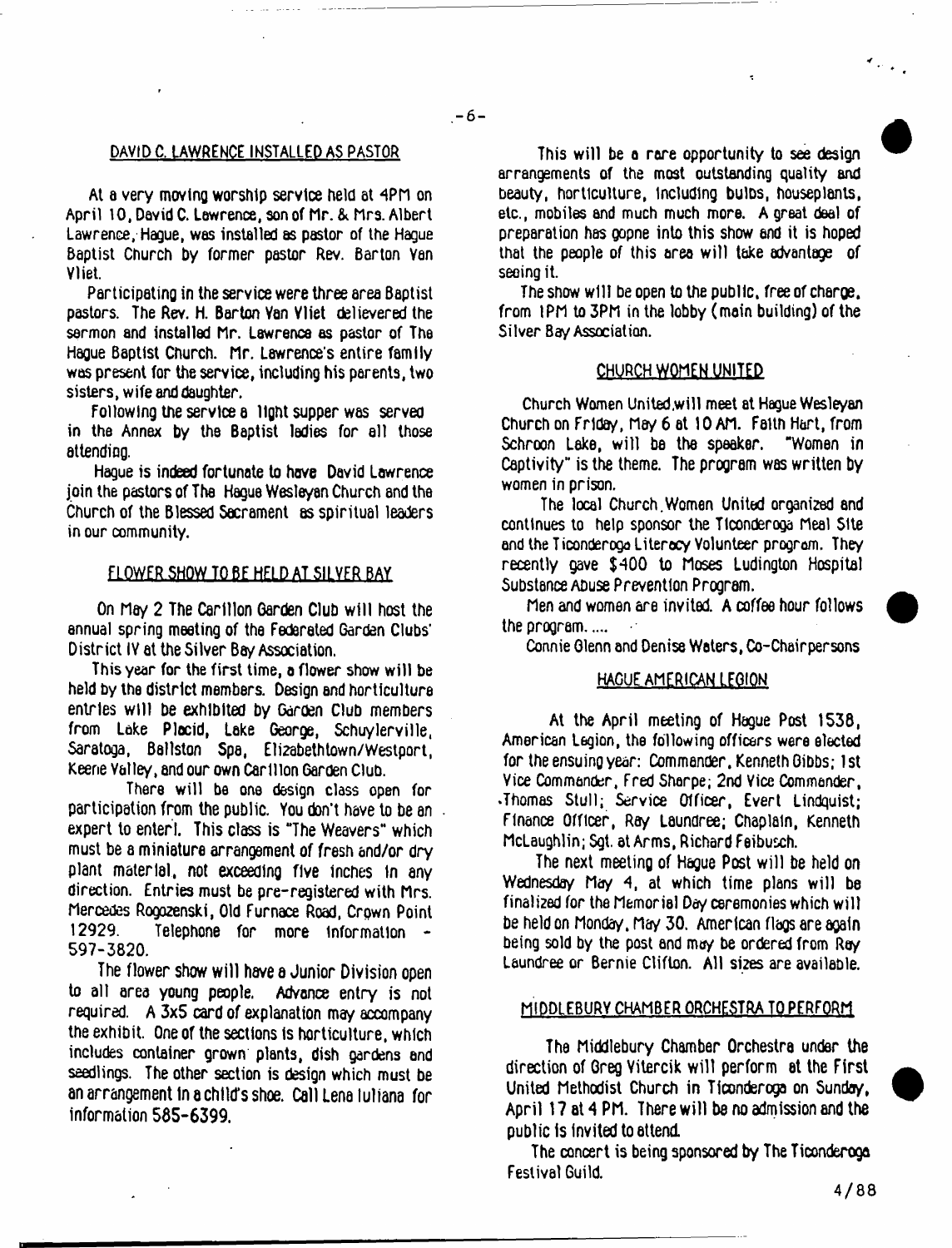# -7-

#### **SOUNDINGS**

BORN - A son, John Charles III, to Debbie and John Breitenbach, Jr., Ticonderoga on March 30 in Middlebury, YT. Proud grandparents are Jan and John Breitenbach, Silver Bay.

DIED - Joseph J. Reilly, 61, Sabbath Day Point, on March 14 at the Glens Falls Hospital. He is survived by a son and two brothers. He and his brother Robert have resided in Sabbath Day Point for the past five years, having summered here for the previous 12 years.

DIED - LeRoy B. Snow, 64, Ticonderoga on March 17 at Moses Ludington Hospital. Among his survivors is a brother, Leman G. Snow, Hague.

\*

<sup>•</sup>

DIED - Rachel Heins, 96, of Staten Island and Silver Bay, on March 26. Surviving are two daughters Judith Olmstead end Ruth Kllngler, Silver Bay and Staten Island, four granddaughters and one great granddaughter. Mrs. Heins has been a summer visitor since the 1920's.

 DIED - Walter C. Waters, 87, a life-long resident of Hague, at Albany County Nursing Home on March 27. Surviving are three sons and five daughters, including Walter W., Hague.

NOELLE FORT, daughter of Mr. & Mrs. Charles Fort, Silver Boy, was named to the Dean's List at Fisher Junior College with a 3.66 average.

AMY McKEE, daughter of Mr. & Mrs. James McKee, Hague was one of 16 Ticonderoga High School students who have won Regents Scholarships. The group represents 16 *%* of the Class of 1988. Congratulations!

#### FOURTH MARKING PERIOD HONOR ROLL - THS

The following students from Hague have attained honor roll status for the fourth marking period: High Honors: DANIEL DORSETT; JODI FRASIER; JASON PLASS; KARA REYNOLDS; FRANK SERDINSKY; AMBER STULL

Second Honors: PETER BELDEN; A1MEE LaPANN; CHRISTOPHER KUZIAN1K; AMY MCKEE; AMY ROSS. Our congratulations to all of you.

From the Food Page of the Glens Falls Post Star comes this recipe submitted by BETTY DECKER, Hague, for a hamburger meat sauce topping for hot dogs:

1/4 lb hamburg, 1 chopped onion, 2 tbsp oleo, 1 cup catsup, 3 tbsp Worcestershire sauce, 2 tbsp brown sugar, 4 tbsp lemon juice, 2 tbsp vinegar, 1/2 tbsp prepared mustard, salt & pepper, as desired. Saute hamburg and onion In oleo. Add remaining ingredients and simmer until blended together to taste. Serve on or with rolls...

## FROM OUR SUPERVISOR Newsletter April 1988

" ...Solid waste is the most important issue the State has to face today. Since I am presently serving as Chairman of the Warren County Solid Waste Committee 1 felt it important to visit various solid waste facilities to observe how they are dealing with the problem and then present my recommendation to our County Board of Supervisors as it applies to our own situation. Recycling is the way to go. The more recyclable items we can take out of our waste stream the less costly it will be to our residents.

" The operations that I visited were in Plattsburg, Binghamton and Rodman, NY; Providence, Rl and Wilton, NH.

" We w ill be starting a recycling operation in Hague shortly but I want everything in place before setting a start-up date so that the operation will flow smoothly."

The following poem was written by Mery S. Barth, now in her 91st year, when she was a sophomore at Oderlln College. Mary and her late husband, Blttman, were long-time summer residents of Hague and she still holds many fond memories of her years here.

## A WORD

A word  $-$  and pain  $-$ The frightened hurt of doubt The world is dark And lights are all snuffed out.

A word-and joy The rainbow hue of trust  $-$ And flowers have ris'n Where all before was dust.  $MSB$